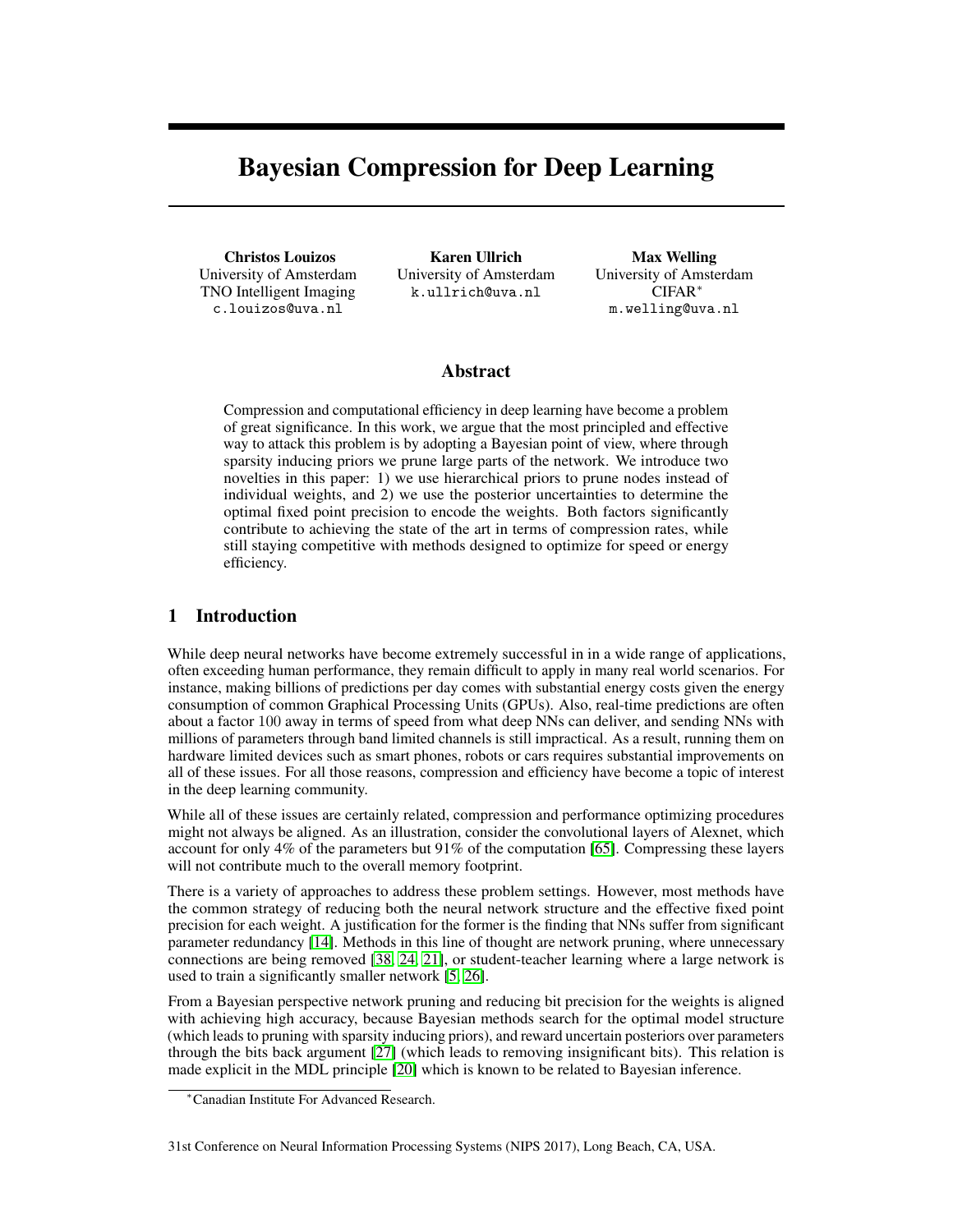In this paper we will use the variational Bayesian approximation for Bayesian inference which has also been explicitly interpreted in terms of model compression [27]. By employing sparsity inducing priors for hidden units (and not individual weights) we can prune neurons including all their ingoing and outgoing weights. This avoids more complicated and inefficient coding schemes needed for pruning or vector quantizing individual weights. As an additional Bayesian bonus we can use the variational posterior uncertainty to assess which bits are significant and remove the ones which fluctuate too much under approximate posterior sampling. From this we derive the optimal fixed point precision per layer, which is still practical on chip.

# 2 Variational Bayes and Minimum Description Length

A fundamental theorem in information theory is the minimum description length (MDL) principle [20]. It relates to compression directly in that it defines the best hypothesis to be the one that communicates the sum of the model (complexity cost  $\mathcal{L}^C$ ) and the data misfit (error cost  $\mathcal{L}^E$ ) with the minimum number of bits [57, 58]. It is well understood that variational inference can be reinterpreted from an MDL point of view [54, 69, 27, 29, 19]. More specifically, assume that we are presented with a dataset  $\mathcal D$  that consists from  $N$  input-output pairs  $\{(\mathbf x_1,y_1),\ldots,(\mathbf x_n,y_n)\}$ . Let  $p(\mathcal D|\mathbf w)=\prod_{i=1}^Np(y_i|\mathbf x_i,\mathbf w)$ be a parametric model, e.g. a deep neural network, that maps inputs x to their corresponding outputs y using parameters w governed by a prior distribution  $p(\mathbf{w})$ . In this scenario, we wish to approximate the intractable posterior distribution  $p(\mathbf{w}|\mathcal{D}) = p(\mathcal{D}|\mathbf{w})p(\mathbf{w})/p(\mathcal{D})$  with a fixed form approximate posterior  $q_{\phi}(\mathbf{w})$  by optimizing the variational parameters  $\phi$  according to:

$$
\mathcal{L}(\phi) = \underbrace{\mathbb{E}_{q_{\phi}(\mathbf{w})}[\log p(\mathcal{D}|\mathbf{w})]}_{\mathcal{L}^E} + \underbrace{\mathbb{E}_{q_{\phi}(\mathbf{w})}[\log p(\mathbf{w})] + \mathcal{H}(q_{\phi}(\mathbf{w}))}_{\mathcal{L}^C},
$$
(1)

where  $\mathcal{H}(\cdot)$  denotes the entropy and  $\mathcal{L}(\phi)$  is known as the evidence-lower-bound (ELBO) or negative variational free energy. As indicated in eq. 1,  $\mathcal{L}(\phi)$  naturally decomposes into a minimum cost for communicating the targets  $\{y_n\}_{n=1}^N$  under the assumption that the sender and receiver agreed on a prior  $p(\mathbf{w})$  and that the receiver knows the inputs  $\{\mathbf{x}_n\}_{n=1}^N$  and form of the parametric model.

By using sparsity inducing priors for groups of weights that feed into a neuron the Bayesian mechanism will start pruning hidden units that are not strictly necessary for prediction and thus achieving compression. But there is also a second mechanism by which Bayes can help us compress. By explicitly entertaining noisy weight encodings through  $q_{\phi}(\mathbf{w})$  we can benefit from the bits-back argument [27, 29] due to the entropy term; this is in contrast to infinitely precise weights that lead to  $\mathcal{H}(\delta(\mathbf{w})) = -\infty^2$ . Nevertheless in practice, the data misfit term  $\mathcal{L}^E$  is intractable for neural network models under a noisy weight encoding, so as a solution Monte Carlo integration is usually employed. Continuous  $q_{\phi}(\mathbf{w})$  allow for the reparametrization trick [34, 56]. Here, we replace sampling from  $q_{\phi}(\mathbf{w})$  by a deterministic function of the variational parameters  $\phi$  and random samples from some noise variables  $\epsilon$ :

$$
\mathcal{L}(\phi) = \mathbb{E}_{p(\epsilon)}[\log p(\mathcal{D}|f(\phi,\epsilon))] + \mathbb{E}_{q_{\phi}(\mathbf{w})}[\log p(\mathbf{w})] + \mathcal{H}(q_{\phi}(\mathbf{w})),
$$
\n(2)

where  $\mathbf{w} = f(\phi, \epsilon)$ . By applying this trick, we obtain unbiased stochastic gradients of the ELBO with respect to the variational parameters  $\phi$ , thus resulting in a standard optimization problem that is fit for stochastic gradient ascent. The efficiency of the gradient estimator resulting from eq. 2 can be further improved for neural networks by utilizing local reparametrizations [35] (which we will use in our experiments); they provide variance reduction in an efficient way by locally marginalizing the weights at each layer and instead sampling the distribution of the pre-activations.

# 3 Related Work

One of the earliest ideas and most direct approaches to tackle efficiency is pruning. Originally introduced by [38], pruning has recently been demonstrated to be applicable to modern architectures [25, 21]. It had been demonstrated that an overwhelming amount of up to 99,5% of parameters can be pruned in common architectures. There have been quite a few encouraging results obtained by (empirical) Bayesian approaches that employ weight pruning [19, 7, 50, 67, 49]. Nevertheless,

 $2$ In practice this term is a large constant determined by the weight precision.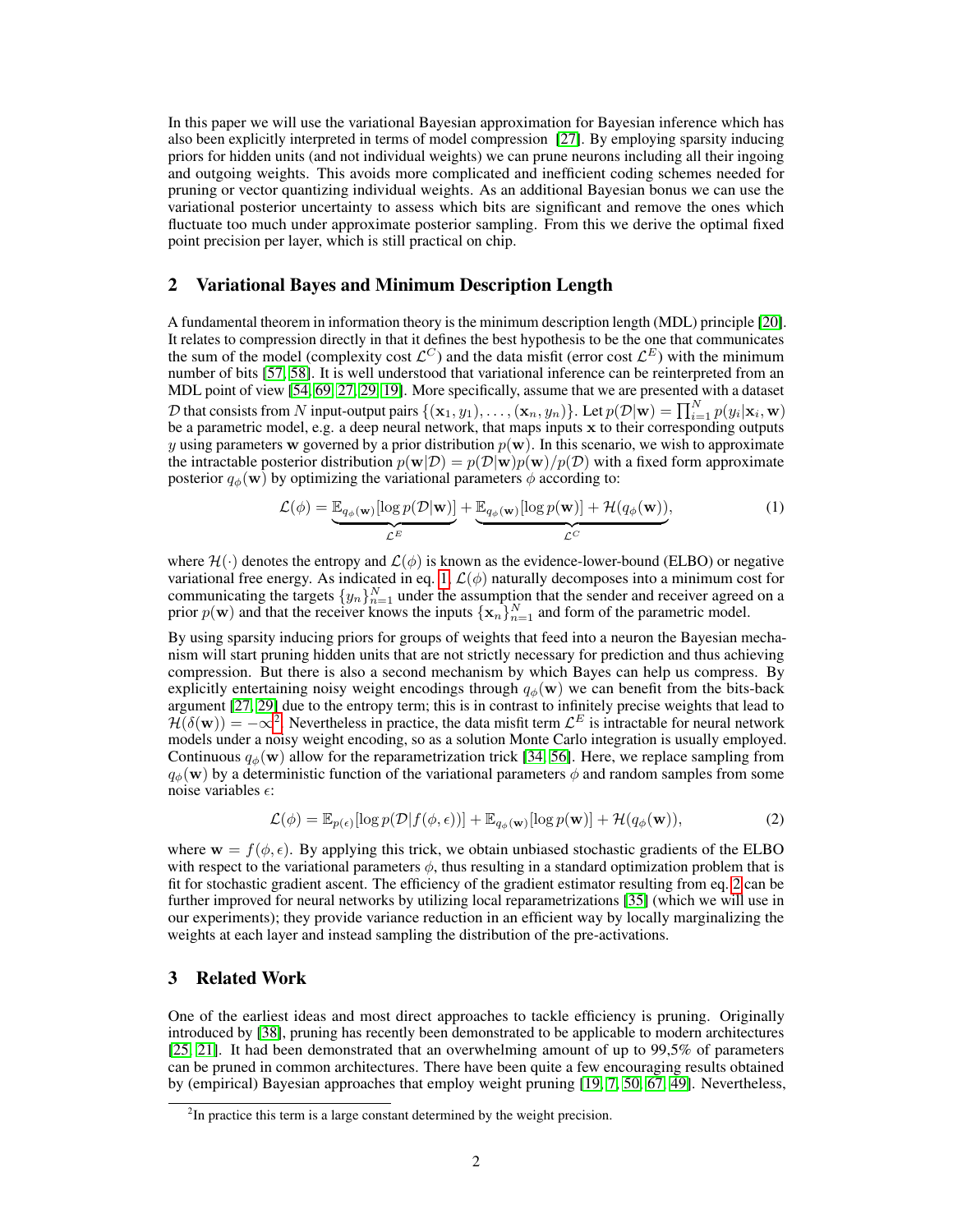weight pruning is in general inefficient for compression since the matrix format of the weights is not taken into consideration, therefore the Compressed Sparse Column (CSC) format has to be employed. Moreover, note that in conventional CNNs most flops are used by the convolution operation. Inspired by this observation, several authors proposed pruning schemes that take these considerations into account [70, 71] or even go as far as efficiency aware architectures to begin with [31, 15, 30]. From the Bayesian viewpoint, similar pruning schemes have been explored at [45, 51, 37, 33].

Given optimal architecture, NNs can further be compressed by quantization. More precisely, there are two common techniques. First, the set of accessible weights can be reduced drastically. As an extreme example, [13, 46, 55, 72] and [11] trained NN to use only binary or tertiary weights with floating point gradients. This approach however is in need of significantly more parameters than their ordinary counterparts. Work by [18] explores various techniques beyond binary quantization: k-means quantization, product quantization and residual quantization. Later studies extent this set to optimal fixed point [42] and hashing quantization [10]. [25] apply k-means clustering and consequent center training. From a practical point of view, however, all these are fairly unpractical during test time. For the computation of each feature map in a net, the original weight matrix must be reconstructed from the indexes in the matrix and a codebook that contains all the original weights. This is an expensive operation and this is why some studies propose a different approach than set quantization. Precision quantization simply reduces the bit size per weight. This has a great advantage over set quantization at inference time since feature maps can simply be computed with less precision weights. Several studies show that this has little to no effect on network accuracy when using 16bit weights [47, 22, 12, 68, 9]. Somewhat orthogonal to the above discussion but certainly relevant are approaches that customize the implementation of CNNs for hardware limited devices[30, 4, 60].

## 4 Bayesian compression with scale mixtures of normals

Consider the following prior over a parameter w where its scale z is governed by a distribution  $p(z)$ :

$$
z \sim p(z); \qquad w \sim \mathcal{N}(w; 0, z^2), \tag{3}
$$

with  $z^2$  serving as the variance of the zero-mean normal distribution over w. By treating the scales of  $w$  as random variables we can recover marginal prior distributions over the parameters that have heavier tails and more mass at zero; this subsequently biases the posterior distribution over  $w$  to be sparse. This family of distributions is known as scale-mixtures of normals [6, 2] and it is quite general, as a lot of well known sparsity inducing distributions are special cases.

One example of the aforementioned framework is the spike-and-slab distribution [48], the golden standard for sparse Bayesian inference. Under the spike-and-slab, the mixing density of the scales is a Bernoulli distribution, thus the marginal  $p(w)$  has a delta "spike" at zero and a continuous "slab" over the real line. Unfortunately, this prior leads to a computationally expensive inference since we have to explore a space of  $2^M$  models, where M is the number of the model parameters. Dropout [28, 64], one of the most popular regularization techniques for neural networks, can be interpreted as positing a spike and slab distribution over the weights where the variance of the "slab" is zero [17, 43]. Another example is the Laplace distribution which arises by considering  $p(z^2) = \text{Exp}(\lambda)$ . The mode of the posterior distribution under a Laplace prior is known as the Lasso [66] estimator and has been previously used for sparsifying neural networks at [70, 59]. While computationally simple, the Lasso estimator is prone to "shrinking" large signals [8] and only provides point estimates about the parameters. As a result it does not provide uncertainty estimates, it can potentially overfit and, according to the bits-back argument, is inefficient for compression.

For these reasons, in this paper we will tackle the problem of compression and efficiency in neural networks by adopting a Bayesian treatment and inferring an approximate posterior distribution over the parameters under a scale mixture prior. We will consider two choices for the prior over the scales  $p(z)$ ; the hyperparameter free log-uniform prior [16, 35] and the half-Cauchy prior, which results into a horseshoe [8] distribution. Both of these distributions correspond to a continuous relaxation of the spike-and-slab prior and we provide a brief discussion on their shrinkage properties at Appendix C.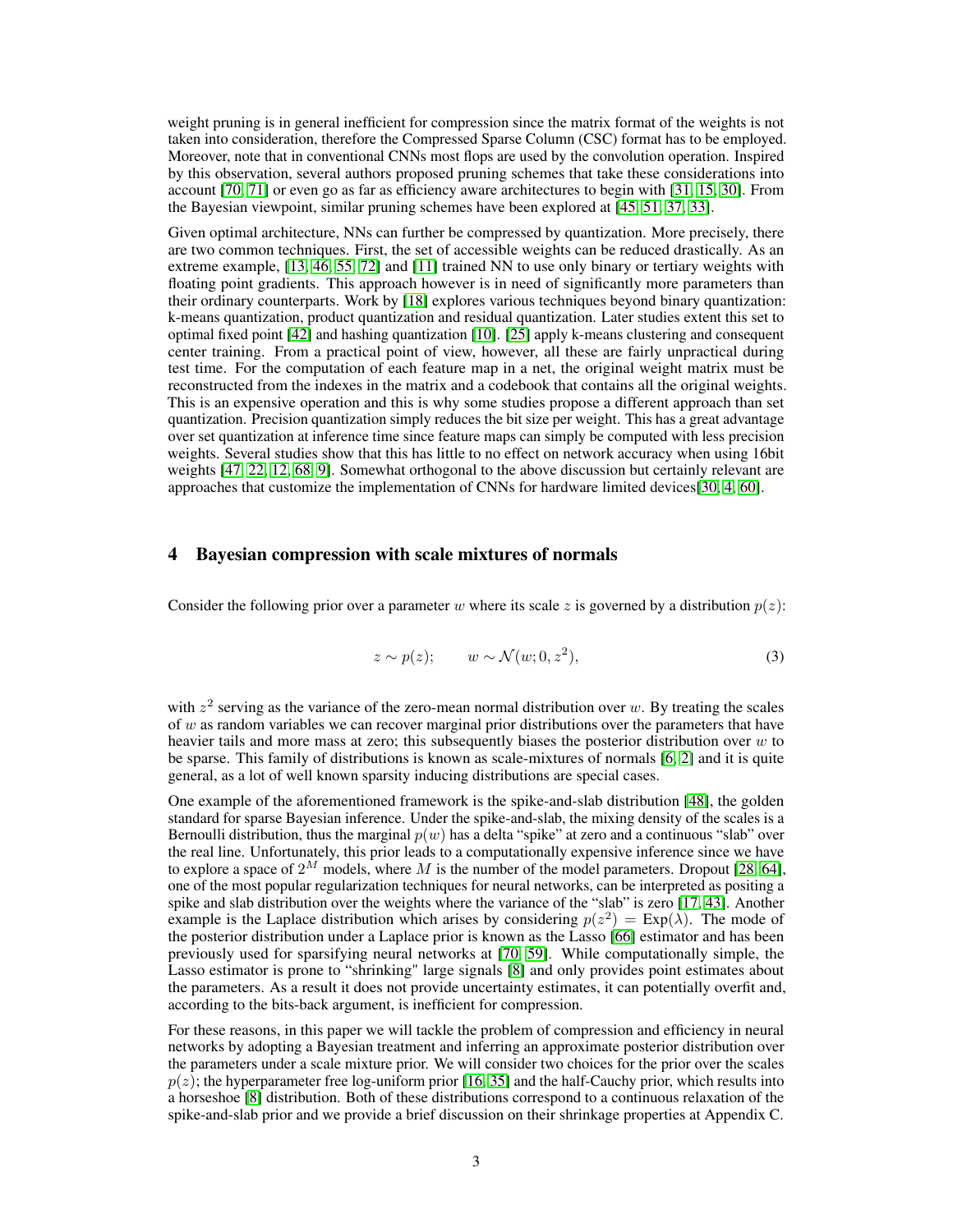#### 4.1 Reparametrizing variational dropout for group sparsity

One potential choice for  $p(z)$  is the improper log-uniform prior [35]:  $p(z) \propto |z|^{-1}$ . It turns out that we can recover the log-uniform prior over the weights  $w$  if we marginalize over the scales  $z$ :

$$
p(w) \propto \int \frac{1}{|z|} \mathcal{N}(w|0, z^2) dz = \frac{1}{|w|}.
$$
 (4)

This alternative parametrization of the log uniform prior is known in the statistics literature as the normal-Jeffreys prior and has been introduced by [16]. This formulation allows to "couple" the scales of weights that belong to the same group (e.g. neuron or feature map), by simply sharing the corresponding scale variable  $z$  in the joint prior<sup>3</sup>:

$$
p(\mathbf{W}, \mathbf{z}) \propto \prod_{i}^{A} \frac{1}{|z_i|} \prod_{ij}^{A, B} \mathcal{N}(w_{ij}|0, z_i^2),
$$
\n(5)

where  $W$  is the weight matrix of a fully connected neural network layer with A being the dimensionality of the input and  $B$  the dimensionality of the output. Now consider performing variational inference with a joint approximate posterior parametrized as follows:

$$
q_{\phi}(\mathbf{W}, \mathbf{z}) = \prod_{i=1}^{A} \mathcal{N}(z_i | \mu_{z_i}, \mu_{z_i}^2 \alpha_i) \prod_{i,j}^{A,B} \mathcal{N}(w_{ij} | z_i \mu_{ij}, z_i^2 \sigma_{ij}^2),
$$
(6)

where  $\alpha_i$  is the dropout rate [64, 35, 49] of the given group. As explained at [35, 49], the multiplicative parametrization of the approximate posterior over z suffers from high variance gradients; therefore we will follow [49] and re-parametrize it in terms of  $\sigma_{z_i}^2 = \mu_{z_i}^2 \alpha_i$ , hence optimize w.r.t.  $\sigma_{z_i}^2$ . The lower bound under this prior and approximate posterior becomes:

$$
\mathcal{L}(\phi) = \mathbb{E}_{q_{\phi}(\mathbf{z})q_{\phi}(\mathbf{W}|\mathbf{z})}[\log p(\mathcal{D}|\mathbf{W})] - \mathbb{E}_{q_{\phi}(\mathbf{z})}[KL(q_{\phi}(\mathbf{W}|\mathbf{z})||p(\mathbf{W}|\mathbf{z}))] - KL(q_{\phi}(\mathbf{z})||p(\mathbf{z})).
$$
 (7)

Under this particular variational posterior parametrization the negative KL-divergence from the conditional prior  $p(\mathbf{W}|\mathbf{z})$  to the approximate posterior  $q_{\phi}(\mathbf{W}|\mathbf{z})$  is independent of z:

$$
KL(q_{\phi}(\mathbf{W}|\mathbf{z})||p(\mathbf{W}|\mathbf{z})) = \frac{1}{2} \sum_{i,j}^{A,B} \left( \log \frac{\hat{\mathcal{J}}_i^2}{\hat{\mathcal{J}}_i^2 \sigma_{ij}^2} + \frac{\hat{\mathcal{J}}_i^2 \sigma_{ij}^2}{\hat{\mathcal{J}}_i^2} + \frac{\hat{\mathcal{J}}_i^2 \mu_{ij}^2}{\hat{\mathcal{J}}_i^2} - 1 \right).
$$
 (8)

This independence can be better understood if we consider a non-centered parametrization of the prior [53]. More specifically, consider reparametrizing the weights as  $\tilde{w}_{ij} = \frac{\tilde{w}_{ij}}{z_i}$  $\frac{v_{ij}}{z_i}$ ; this will then result into  $p(\mathbf{W}|\mathbf{z})p(\mathbf{z}) = p(\tilde{\mathbf{W}})p(\mathbf{z})$ , where  $p(\tilde{\mathbf{W}}) = \prod_{i,j} \mathcal{N}(\tilde{w}_{ij}|0,1)$  and  $\mathbf{W} = \text{diag}(\mathbf{z})\tilde{\mathbf{W}}$ . Now if we perform variational inference under the  $p(\mathbf{W})p(\mathbf{z})$  prior with an approximate posterior that has the form of  $q_{\phi}(\tilde{\mathbf{W}}, \mathbf{z}) = q_{\phi}(\tilde{\mathbf{W}})q_{\phi}(\mathbf{z})$ , with  $q_{\phi}(\tilde{\mathbf{W}}) = \prod_{i,j} \mathcal{N}(\tilde{w}_{ij} | \mu_{ij}, \sigma_{ij}^2)$ , then we see that we arrive at the same expressions for the negative KL-divergence from the prior to the approximate posterior. Finally, the negative KL-divergence from the normal-Jeffreys scale prior  $p(z)$  to the Gaussian variational posterior  $q_{\phi}(\mathbf{z})$  depends only on the "implied" dropout rate,  $\alpha_i = \sigma_{z_i}^2 / \mu_{z_i}^2$ , and takes the following form [49]:

$$
- KL(q_{\phi}(\mathbf{z})||p(\mathbf{z})) \approx \sum_{i}^{A} (k_1 \sigma(k_2 + k_3 \log \alpha_i) - 0.5m(-\log \alpha_i) - k_1), \tag{9}
$$

where  $\sigma(\cdot)$ ,  $m(\cdot)$  are the sigmoid and softplus functions respectively<sup>4</sup> and  $k_1 = 0.63576$ ,  $k_2 =$ 1.87320,  $k_3 = 1.48695$ . We can now prune entire groups of parameters by simply specifying a threshold for the variational dropout rate of the corresponding group, e.g.  $\log \alpha_i = (\log \sigma_{z_i}^2 - \log \mu_{z_i}^2) \geq t$ . It should be mentioned that this prior parametrization readily allows for a more flexible marginal posterior over the weights as we now have a compound distribution,  $q_{\phi}(\mathbf{W}) = \int q_{\phi}(\mathbf{W}|\mathbf{z})q_{\phi}(\mathbf{z})d\mathbf{z}$ ; this is in contrast to the original parametrization and the Gaussian approximations employed by [35, 49].

<sup>&</sup>lt;sup>3</sup>Stricly speaking the result of eq. 4 only holds when each weight has its own scale and not when that scale is shared across multiple weights. Nevertheless, in practice we obtain a prior that behaves in a similar way, i.e. it biases the variational posterior to be sparse.

 ${}^4\sigma(x) = (1 + \exp(-x))^{-1}, m(x) = \log(1 + \exp(x))$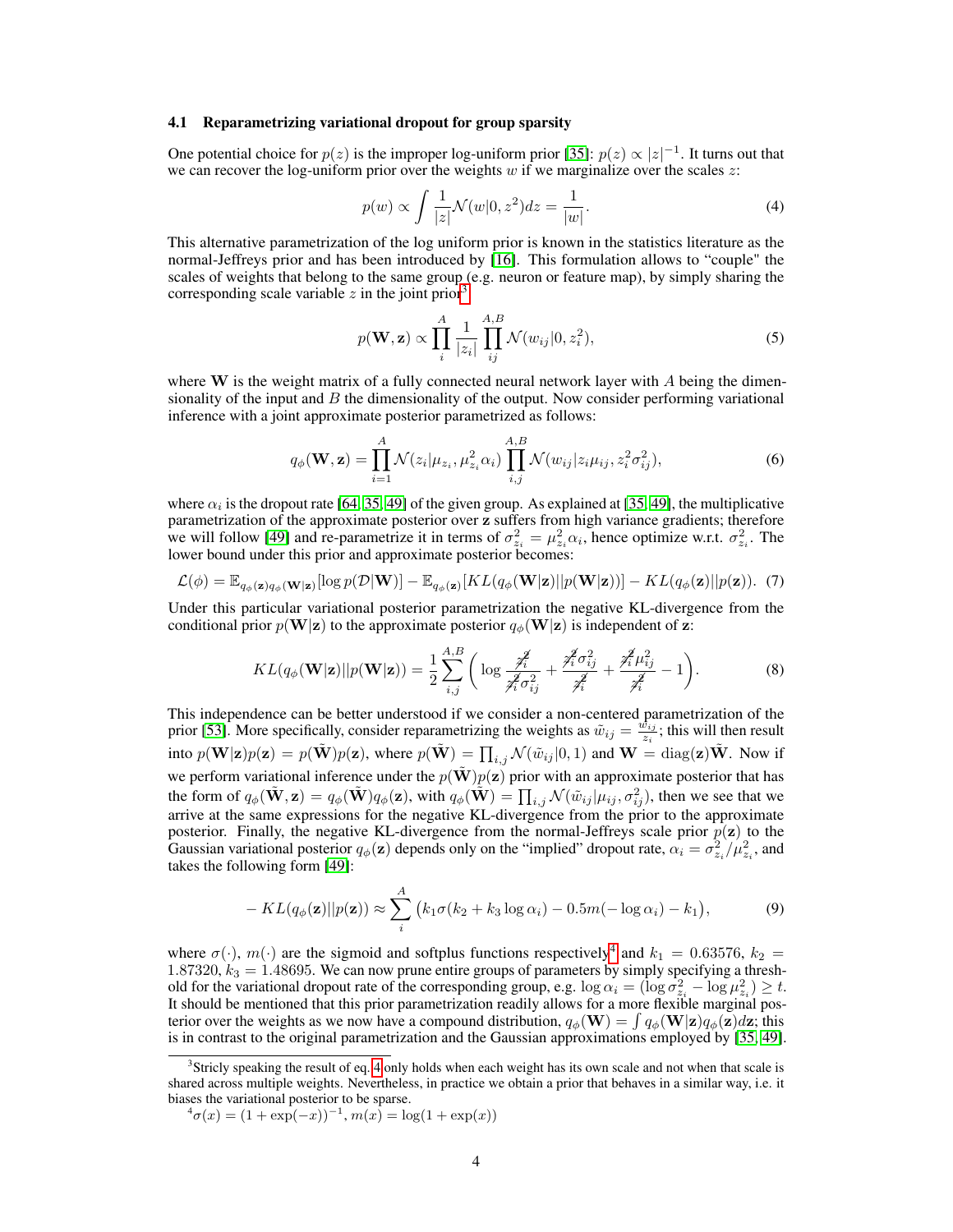Furthermore, this approach generalizes the low variance additive parametrization of variational dropout proposed for weight sparsity at [49] to group sparsity (which was left as an open question at [49]) in a principled way.

At test time, in order to have a single feedforward pass we replace the distribution over  $W$  at each layer with a single weight matrix, the masked variational posterior mean:

$$
\hat{\mathbf{W}} = \text{diag}(\mathbf{m}) \, \mathbb{E}_{q(\mathbf{z})q(\tilde{\mathbf{W}})}[\text{diag}(\mathbf{z})\tilde{\mathbf{W}}] = \text{diag}(\mathbf{m} \odot \boldsymbol{\mu}_z) \mathbf{M}_W, \tag{10}
$$

where m is a binary mask determined according to the group variational dropout rate and  $M_W$  are the means of  $q_{\phi}(\tilde{\mathbf{W}})$ . We further use the variational posterior marginal variances<sup>5</sup> for this particular posterior approximation:

$$
\mathbb{V}(w_{ij})_{NJ} = \sigma_{z_i}^2 \left( \sigma_{ij}^2 + \mu_{ij}^2 \right) + \sigma_{ij}^2 \mu_{z_i}^2, \tag{11}
$$

to asess the bit precision of each weight in the weight matrix. More specifically, we employed the mean variance across the weight matrix  $\hat{W}$  to compute the unit round off necessary to represent the weights. This method will give us the amount significant bits, and by adding 3 exponent and 1 sign bits we arrive at the final bit precision for the entire weight matrix  $\hat{W}^6$ . We provide more details at Appendix B.

### 4.2 Group horseshoe with half-Cauchy scale priors

Another choice for  $p(z)$  is a proper half-Cauchy distribution:  $C^+(0,s) = 2(s\pi(1 + (z/s)^2))^{-1}$ ; it induces a horseshoe prior [8] distribution over the weights, which is a well known sparsity inducing prior in the statistics literature. More formally, the prior hierarchy over the weights is expressed as (in a non-centered parametrization):

$$
s \sim \mathcal{C}^+(0, \tau_0); \qquad \tilde{z}_i \sim \mathcal{C}^+(0, 1); \qquad \tilde{w}_{ij} \sim \mathcal{N}(0, 1); \qquad w_{ij} = \tilde{w}_{ij}\tilde{z}_i s,\tag{12}
$$

where  $\tau_0$  is the free parameter that can be tuned for specific desiderata. The idea behind the horseshoe is that of the "global-local" shrinkage; the global scale variable s pulls all of the variables towards zero whereas the heavy tailed local variables  $z_i$  can compensate and allow for some weights to escape. Instead of directly working with the half-Cauchy priors we will employ a decomposition of the half-Cauchy that relies upon (inverse) gamma distributions [52] as this will allow us to compute the negative KL-divergence from the scale prior  $p(z)$  to an approximate log-normal scale posterior  $q_{\phi}(\mathbf{z})$  in closed form (the derivation is given in Appendix D). More specifically, we have that the half-Cauchy prior can be expressed in a non-centered parametrization as:

$$
p(\tilde{\beta}) = \mathcal{IG}(0.5, 1); \qquad p(\tilde{\alpha}) = \mathcal{G}(0.5, k^2); \qquad z^2 = \tilde{\alpha}\tilde{\beta}, \tag{13}
$$

where  $IG(\cdot, \cdot), G(\cdot, \cdot)$  correspond to the inverse Gamma and Gamma distributions in the scale parametrization, and  $z$  follows a half-Cauchy distribution with scale  $k$ . Therefore we will re-express the whole hierarchy as:

$$
s_b \sim \mathcal{IG}(0.5, 1); \quad s_a \sim \mathcal{G}(0.5, \tau_0^2); \quad \tilde{\beta}_i \sim \mathcal{IG}(0.5, 1); \quad \tilde{\alpha}_i \sim \mathcal{G}(0.5, 1); \quad \tilde{w}_{ij} \sim \mathcal{N}(0, 1);
$$

$$
w_{ij} = \tilde{w}_{ij} \sqrt{s_a s_b \tilde{\alpha}_i \tilde{\beta}_i}.
$$
(14)

It should be mentioned that the improper log-uniform prior is the limiting case of the horseshoe prior when the shapes of the (inverse) Gamma hyperpriors on  $\tilde{\alpha}_i$ ,  $\tilde{\beta}_i$  go to zero [8]. In fact, several well known shrinkage priors can be expressed in this form by altering the shapes of the (inverse) Gamma hyperpriors [3]. For the variational posterior we will employ the following mean field approximation:

$$
q_{\phi}(s_b, s_a, \tilde{\boldsymbol{\beta}}) = \mathcal{LN}(s_b | \mu_{s_b}, \sigma_{s_b}^2) \mathcal{LN}(s_a | \mu_{s_a}, \sigma_{s_a}^2) \prod_i^A \mathcal{LN}(\tilde{\beta}_i | \mu_{\tilde{\beta}_i}, \sigma_{\tilde{\beta}_i}^2)
$$
(15)

$$
q_{\phi}(\tilde{\boldsymbol{\alpha}}, \tilde{\mathbf{W}}) = \prod_{i}^{A} \mathcal{LN}(\tilde{\alpha}_{i} | \mu_{\tilde{\alpha}_{i}}, \sigma_{\tilde{\alpha}_{i}}^{2}) \prod_{i,j}^{A,B} \mathcal{N}(\tilde{w}_{ij} | \mu_{\tilde{w}_{ij}}, \sigma_{\tilde{w}_{i}j}^{2}),
$$
(16)

 $\mathbb{S}\mathbb{V}(w_{ij})=\mathbb{V}(z_i\tilde{w}_{ij})=\mathbb{V}(z_i)\big(\mathbb{E}[\tilde{w}_{ij}]^2+\mathbb{V}(\tilde{w}_{ij})\big)+\mathbb{V}(\tilde{w}_{ij})\mathbb{E}[z_i]^2.$ 

<sup>&</sup>lt;sup>6</sup>Notice that the fact that we are using mean-field variational approximations (which we chose for simplicity) can potentially underestimate the variance, thus lead to higher bit precisions for the weights. We leave the exploration of more involved posteriors for future work.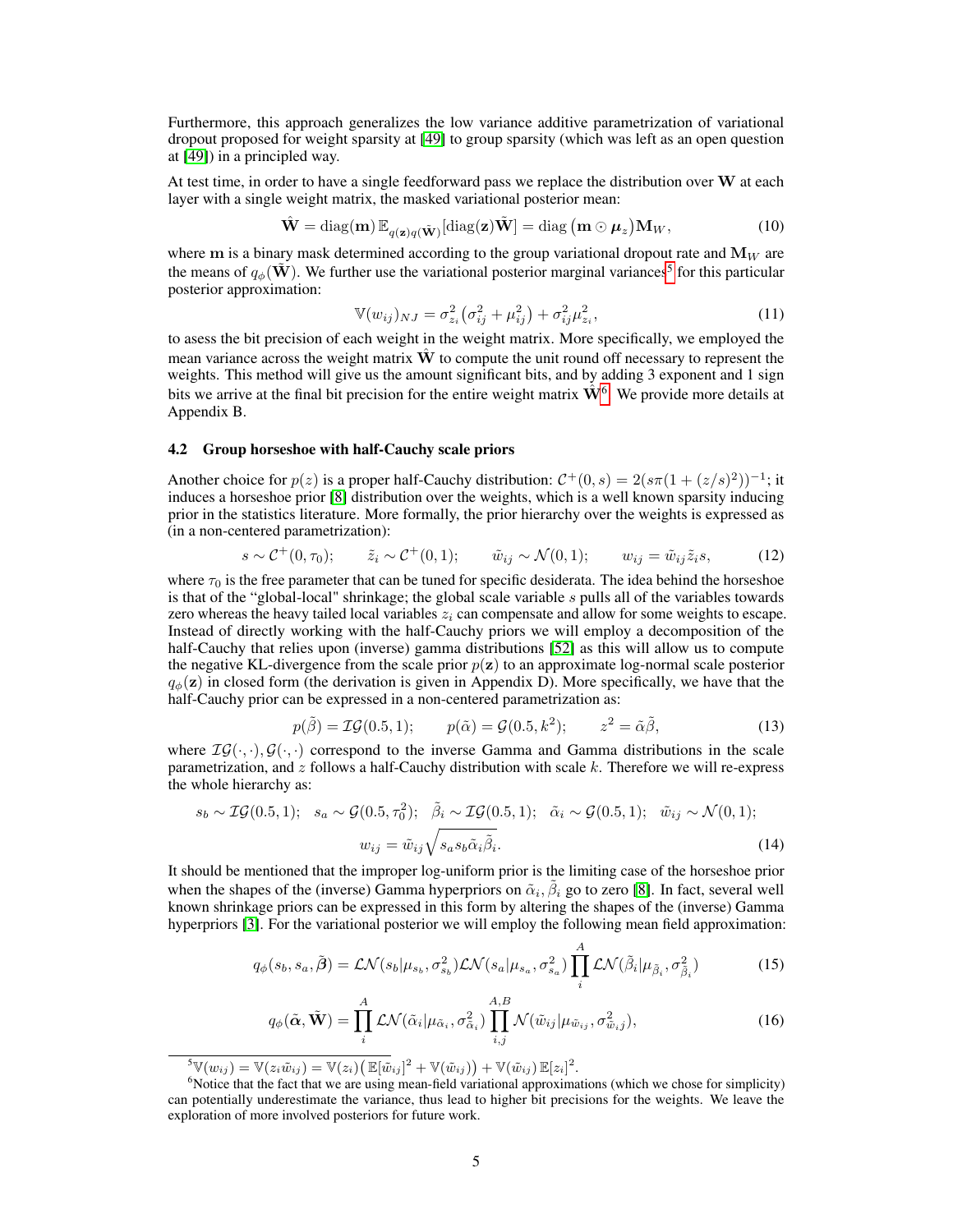where  $LN(\cdot, \cdot)$  is a log-normal distribution. It should be mentioned that a similar form of noncentered variational inference for the horseshoe has been also successfully employed for undirected models at [ 32]. Notice that we can also apply local reparametrizations [35] when we are sampling  $\sqrt{\tilde{\alpha}_i \tilde{\beta}_i}$  and  $\sqrt{s_a s_b}$  by exploiting properties of the log-normal distribution<sup>7</sup> and thus forming the

implied:

$$
\tilde{z}_i = \sqrt{\tilde{\alpha}_i \tilde{\beta}_i} \sim \mathcal{LN}(\mu_{\tilde{z}_i}, \sigma_{\tilde{z}_i}^2); \qquad s = \sqrt{s_a s_b} \sim \mathcal{LN}(\mu_s, \sigma_s^2)
$$
\n(17)

$$
\mu_{\tilde{z}_i} = \frac{1}{2}(\mu_{\tilde{\alpha}_i} + \mu_{\tilde{\beta}_i}); \quad \sigma_{\tilde{z}_i}^2 = \frac{1}{4}(\sigma_{\tilde{\alpha}_i}^2 + \sigma_{\tilde{\beta}_i}^2); \quad \mu_s = \frac{1}{2}(\mu_{s_a} + \mu_{s_b}); \quad \sigma_s^2 = \frac{1}{4}(\sigma_{s_a}^2 + \sigma_{s_b}^2).
$$
 (18)

As a threshold rule for group pruning we will use the negative log-mode<sup>8</sup> of the local log-normal r.v.  $z_i = s\tilde{z}_i$ , i.e. prune when  $(\sigma_{z_i}^2 - \mu_{z_i}) \ge t$ , with  $\mu_{z_i} = \mu_{\tilde{z}_i} + \mu_s$  and  $\sigma_{z_i}^2 = \sigma_{\tilde{z}_i}^2 + \sigma_s^2$ . This ignores dependencies among the  $z_i$  elements induced by the common scale  $s$ , but nonetheless we found that it works well in practice. Similarly with the group normal-Jeffreys prior, we will replace the distribution over  $W$  at each layer with the masked variational posterior mean during test time:

$$
\hat{\mathbf{W}} = \text{diag}(\mathbf{m}) \mathbb{E}_{q(\mathbf{z})q(\tilde{\mathbf{W}})}[\text{diag}(\mathbf{z})\tilde{\mathbf{W}}] = \text{diag}\left(\mathbf{m} \odot \exp(\boldsymbol{\mu}_z + \frac{1}{2}\boldsymbol{\sigma}_z^2)\right) \mathbf{M}_W, \tag{19}
$$

where  $m$  is a binary mask determined according to the aforementioned threshold,  $M_W$  are the means of  $q(\tilde{\mathbf{W}})$  and  $\boldsymbol{\mu}_z, \boldsymbol{\sigma}_z^2$  are the means and variances of the local log-normals over  $z_i$ . Furthermore, similarly to the group normal-Jeffreys approach, we will use the variational posterior marginal variances:

$$
\mathbb{V}(w_{ij})_{HS} = (\exp(\sigma_{z_i}^2) - 1) \exp(2\mu_{z_i} + \sigma_{z_i}^2) (\sigma_{ij}^2 + \mu_{ij}^2) + \sigma_{ij}^2 \exp(2\mu_{z_i} + \sigma_{z_i}^2), \quad (20)
$$

to compute the final bit precision for the entire weight matrix  $\hat{W}$ .

## 5 Experiments

We validated the compression and speed-up capabilities of our models on the well-known architectures of LeNet-300-100 [39], LeNet-5-Caffe<sup>9</sup> on MNIST [40] and, similarly with [49], VGG [61]<sup>10</sup> on CIFAR 10 [36]. The groups of parameters were constructed by coupling the scale variables for each filter for the convolutional layers and for each input neuron for the fully connected layers. We provide the algorithms that describe the forward pass using local reparametrizations for fully connected and convolutional layers with each of the employed approximate posteriors at appendix F. For the horseshoe prior we set the scale  $\tau_0$  of the global half-Cauchy prior to a reasonably small value, e.g.  $\tau_0 = 1e - 5$ . This further increases the prior mass at zero, which is essential for sparse estimation and compression. We also found that constraining the standard deviations as described at [44] and "warm-up" [62] helps in avoiding bad local optima of the variational objective. Further details about the experimental setup can be found at Appendix A. Determining the threshold for pruning can be easily done with manual inspection as usually there are two well separated clusters (signal and noise). We provide a sample visualization at Appendix E.

#### 5.1 Architecture learning & bit precisions

We will first demonstrate the group sparsity capabilities of our methods by illustrating the learned architectures at Table 1, along with the inferred bit precision per layer. As we can observe, our methods infer significantly smaller architectures for the LeNet-300-100 and LeNet-5-Caffe, compared to Sparse Variational Dropout, Generalized Dropout and Group Lasso. Interestingly, we observe that for the VGG network almost all of big 512 feature map layers are drastically reduced to around 10 feature maps whereas the initial layers are mostly kept intact. Furthermore, all of the Bayesian methods considered require far fewer than the standard 32 bits per-layer to represent the weights, sometimes even allowing for 5 bit precisions.

The product of log-normal r.v.s is another log-normal and a power of a log-normal r.v. is another log-normal. <sup>8</sup>Empirically, it slightly better separates the scales compared to the negative log-mean  $-(\mu_{z_i} + 0.5\sigma_{z_i}^2)$ .

 $^{9}$ <https://github.com/BVLC/caffe/tree/master/examples/mnist>

 $^{10}$ The adapted CIFAR 10 version described at  ${\tt http://torch.ch/blog/2015/07/30/cifar.html.}$  ${\tt http://torch.ch/blog/2015/07/30/cifar.html.}$  ${\tt http://torch.ch/blog/2015/07/30/cifar.html.}$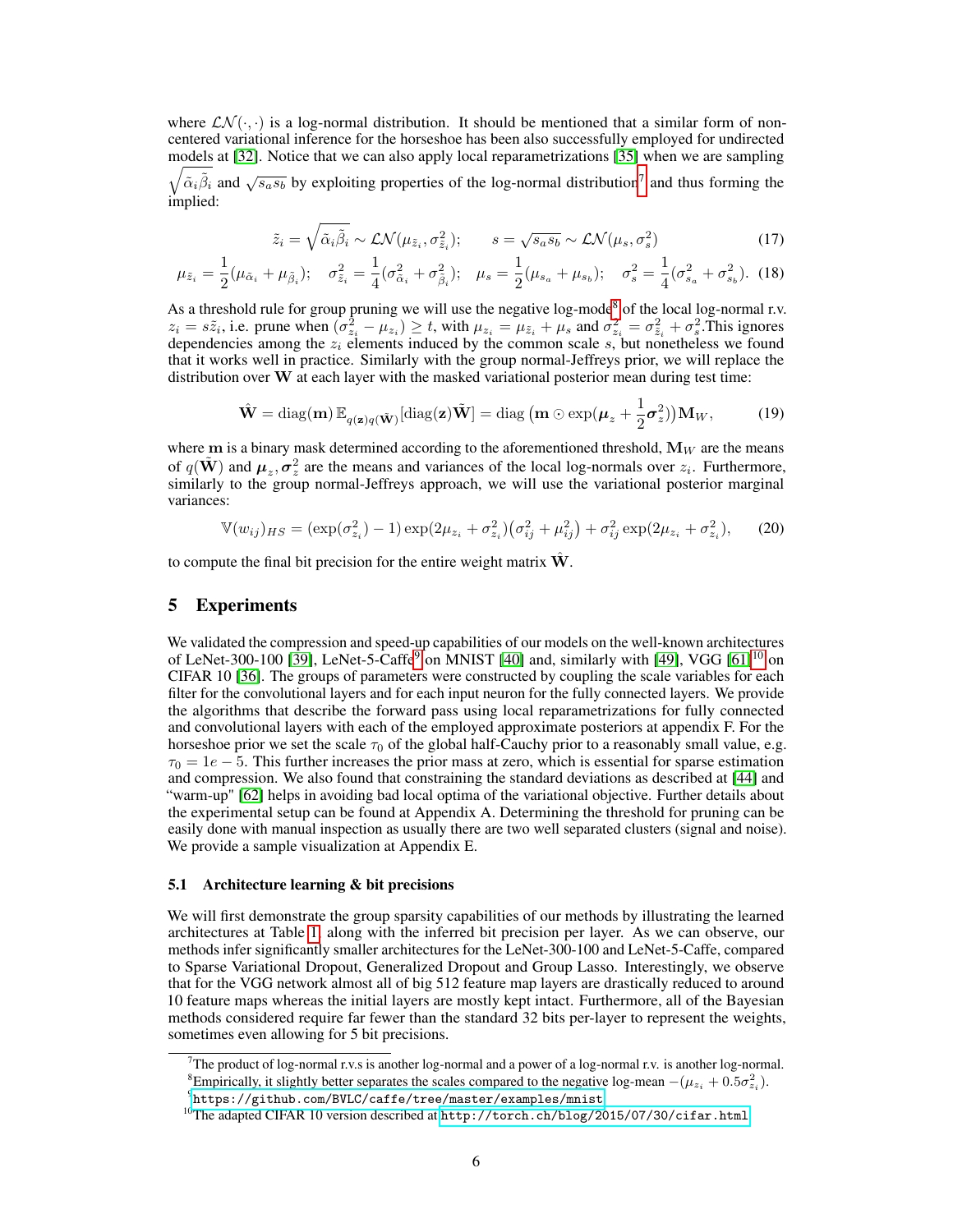Table 1: Learned architectures with Sparse VD [49], Generalized Dropout (GD) [63] and Group Lasso (GL) [70]. Bayesian Compression (BC) with group normal-Jeffreys (BC-GNJ) and group horseshoe (BC-GHS) priors correspond to the proposed models. We show the amount of neurons left after pruning along with the average bit precisions for the weights at each layer.

| Network & size                       | Method        | Pruned architecture        | Bit-precision                   |  |
|--------------------------------------|---------------|----------------------------|---------------------------------|--|
| LeNet- $300-100$                     | Sparse VD     | 512-114-72                 | $8 - 11 - 14$                   |  |
| 784-300-100                          | <b>BC-GNJ</b> | 278-98-13                  | $8-9-14$                        |  |
|                                      | <b>BC-GHS</b> | 311-86-14                  | $13 - 11 - 10$                  |  |
| LeNet-5-Caffe                        | Sparse VD     | 14-19-242-131              | $13 - 10 - 8 - 12$              |  |
|                                      | GD            | 7-13-208-16                |                                 |  |
| 20-50-800-500                        | GL            | $3 - 12 - 192 - 500$       |                                 |  |
|                                      | <b>BC-GNJ</b> | 8-13-88-13                 | $18-10-7-9$                     |  |
|                                      | <b>BC-GHS</b> | $5-10-76-16$               | $10-10-14-13$                   |  |
| VGG                                  | <b>BC-GNJ</b> | 63-64-128-128-245-155-63-  | $10-10-10-10-8-8-8-$            |  |
|                                      |               | $-26-24-20-14-12-11-11-15$ | $-5 - 5 - 5 - 5 - 6 - 7 - 11$   |  |
| $(2 \times 64)$ - $(2 \times 128)$ - | <b>BC-GHS</b> | 51-62-125-128-228-129-38-  | $11 - 12 - 9 - 14 - 10 - 8 - 5$ |  |
| $-(3\times256)-(8\times512)$         |               | $-13-9-6-5-6-6-6-20$       | $-5 - 6 - 6 - 8 - 11 - 17 - 10$ |  |

## 5.2 Compression Rates

For the actual compression task we compare our method to current work in three different scenarios: (i) compression achieved only by pruning, here, for non-group methods we use the CSC format to store parameters; (ii) compression based on the former but with reduced bit precision per layer (only for the weights); and (iii) the maximum compression rate as proposed by [25]. We believe

Table 2: Compression results for our methods. "DC" corresponds to Deep Compression method introduced at [25], "DNS" to the method of [21] and "SWS" to the Soft-Weight Sharing of [67]. Numbers marked with  $*$  are best case guesses.

|                  |               |                                      | Compression Rates (Error %) |            |             |
|------------------|---------------|--------------------------------------|-----------------------------|------------|-------------|
| Model            |               |                                      |                             | Fast       | Maximum     |
| Original Error % | Method        | $\frac{ \mathbf{w}\neq 0 }{\%}$<br>w | Pruning                     | Prediction | Compression |
| LeNet-300-100    | DC            | 8.0                                  | 6 (1.6)                     |            | 40(1.6)     |
|                  | <b>DNS</b>    | 1.8                                  | $28*(2.0)$                  |            |             |
| 1.6              | <b>SWS</b>    | 4.3                                  | $12*(1.9)$                  |            | 64(1.9)     |
|                  | Sparse VD     | 2.2                                  | 21(1.8)                     | 84(1.8)    | 113(1.8)    |
|                  | <b>BC-GNJ</b> | 10.8                                 | 9(1.8)                      | 36(1.8)    | 58(1.8)     |
|                  | <b>BC-GHS</b> | 10.6                                 | 9(1.8)                      | 23(1.9)    | 59(2.0)     |
| LeNet-5-Caffe    | DC            | 8.0                                  | $6*(0.7)$                   |            | 39(0.7)     |
|                  | <b>DNS</b>    | 0.9                                  | $55*(0.9)$                  |            | 108(0.9)    |
| 0.9              | <b>SWS</b>    | 0.5                                  | $100*(1.0)$                 |            | 162(1.0)    |
|                  | Sparse VD     | 0.7                                  | 63(1.0)                     | 228(1.0)   | 365(1.0)    |
|                  | <b>BC-GNJ</b> | 0.9                                  | 108(1.0)                    | 361(1.0)   | 573(1.0)    |
|                  | <b>BC-GHS</b> | 0.6                                  | 156(1.0)                    | 419(1.0)   | 771(1.0)    |
| VGG              | <b>BC-GNJ</b> | 6.7                                  | 14(8.6)                     | 56(8.8)    | 95(8.6)     |
| 8.4              | <b>BC-GHS</b> | 5.5                                  | 18(9.0)                     | 59(9.0)    | 116(9.2)    |

these to be relevant scenarios because (i) can be applied with already existing frameworks such as Tensorflow [1], (ii) is a practical scheme given upcoming GPUs and frameworks will be designed to work with low and mixed precision arithmetics [41, 23]. For (iii), we perform k-means clustering on the weights with k=32 and consequently store a weight index that points to a codebook of available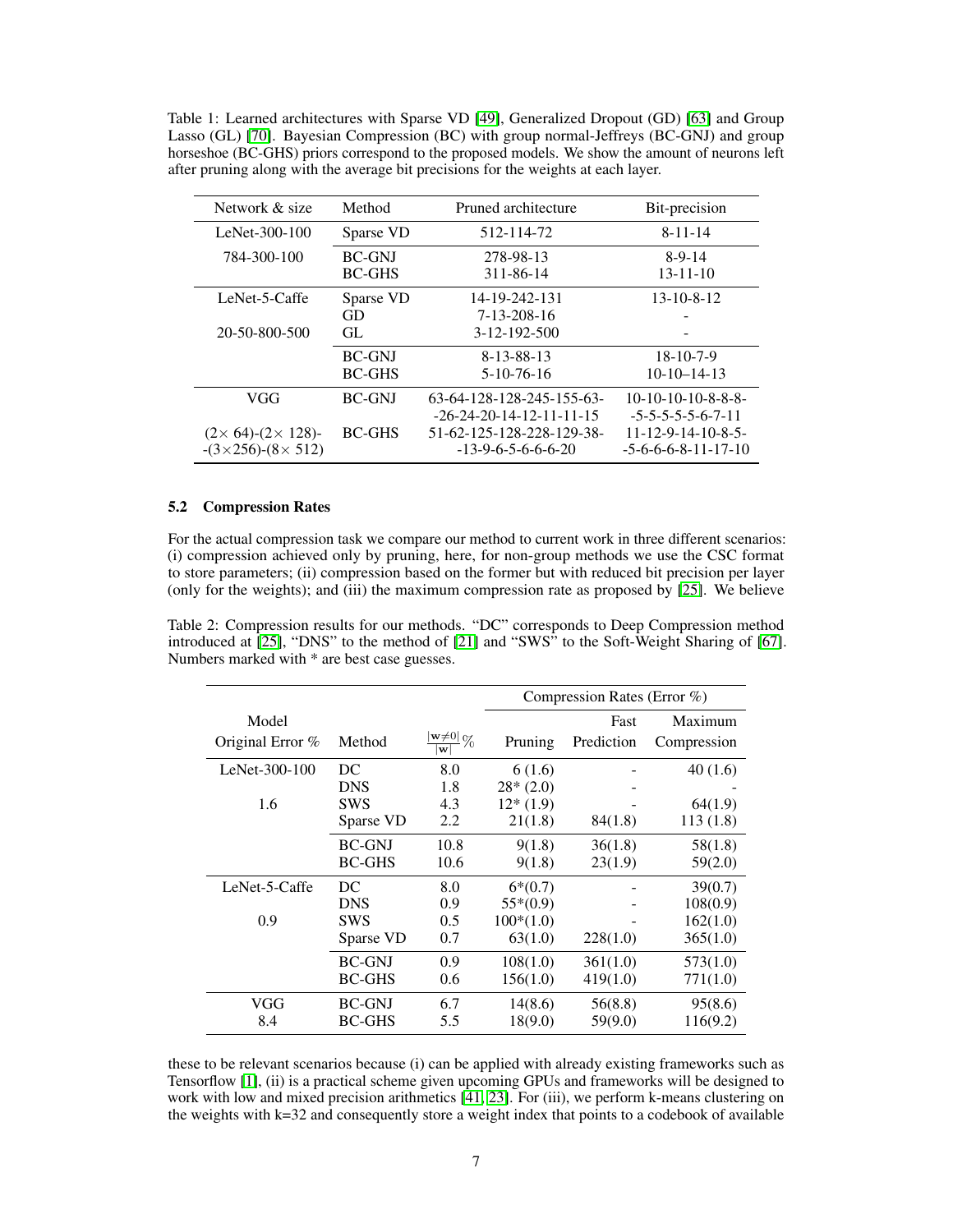weights. Note that the latter achieves highest compression rate but it is however fairly unpractical at test time since the original matrix needs to be restored for each layer. As we can observe at Table 2, our methods are competitive with the state-of-the art for LeNet-300-100 while offering significantly better compression rates on the LeNet-5-Caffe architecture, without any loss in accuracy. Do note that group sparsity and weight sparsity can be combined so as to further prune some weights when a particular group is not removed, thus we can potentially further boost compression performance at e.g. LeNet-300-100. For the VGG network we observe that training from a random initialization yielded consistently less accuracy (around 1%-2% less) compared to initializing the means of the approximate posterior from a pretrained network, similarly with [49], thus we only report the latter results<sup>11</sup>. After initialization we trained the VGG network regularly for 200 epochs using Adam with the default hyperparameters. We observe a small drop in accuracy for the final models when using the deterministic version of the network for prediction, but nevertheless averaging across multiple samples restores the original accuracy. Note, that in general we can maintain the original accuracy on VGG without sampling by simply finetuning with a small learning rate, as done at [49]. This will still induce (less) sparsity but unfortunately it does not lead to good compression as the bit precision remains very high due to not appropriately increasing the marginal variances of the weights.

### 5.3 Speed and energy consumption

We demonstrate that our method is competitive with [70], denoted as GL, a method that explicitly prunes convolutional kernels to reduce compute time. We measure the time and energy consumption of one forward pass of a mini-batch with batch size 8192 through LeNet-5-Caffe. We average over  $10^4$ forward passes and all experiments were run with Tensorflow 1.0.1, cuda 8.0 and respective cuDNN. We apply 16 CPUs run in parallel (CPU) or a Titan X (GPU). Note that we only use the pruned architecture as lower bit precision would further increase the speed-up but is not implementable in any common framework. Further, all methods we compare to in the latter experiments would barely show an improvement at all since they do not learn to prune groups but only parameters. In figure 1 we present our results. As to be expected the largest effect on the speed up is caused by GPU usage. However, both our models and best competing models reach a speed up factor of around  $8\times$ . We can further save about  $3 \times$  energy costs by applying our architecture instead of the original one on a GPU. For larger networks the speed-up is even higher: for the VGG experiments with batch size 256 we have a speed-up factor of  $51\times$ .



Figure 1: Left: Avg. Time a batch of 8192 samples takes to pass through LeNet-5-Caffe. Numbers on top of the bars represent speed-up factor relative to the CPU implementation of the original network. Right: Energy consumption of the GPU of the same process (when run on GPU).

# 6 Conclusion

We introduced Bayesian compression, a way to tackle efficiency and compression in deep neural networks in a unified and principled way. Our proposed methods allow for theoretically principled compression of neural networks, improved energy efficiency with reduced computation while naturally learning the bit precisions for each weight. This serves as a strong argument in favor of Bayesian methods for neural networks, when we are concerned with compression and speed up.

<sup>&</sup>lt;sup>11</sup>We also tried to finetune the same network with Sparse VD, but unfortunately it increased the error considerably (around 3% extra error), therefore we do not report those results.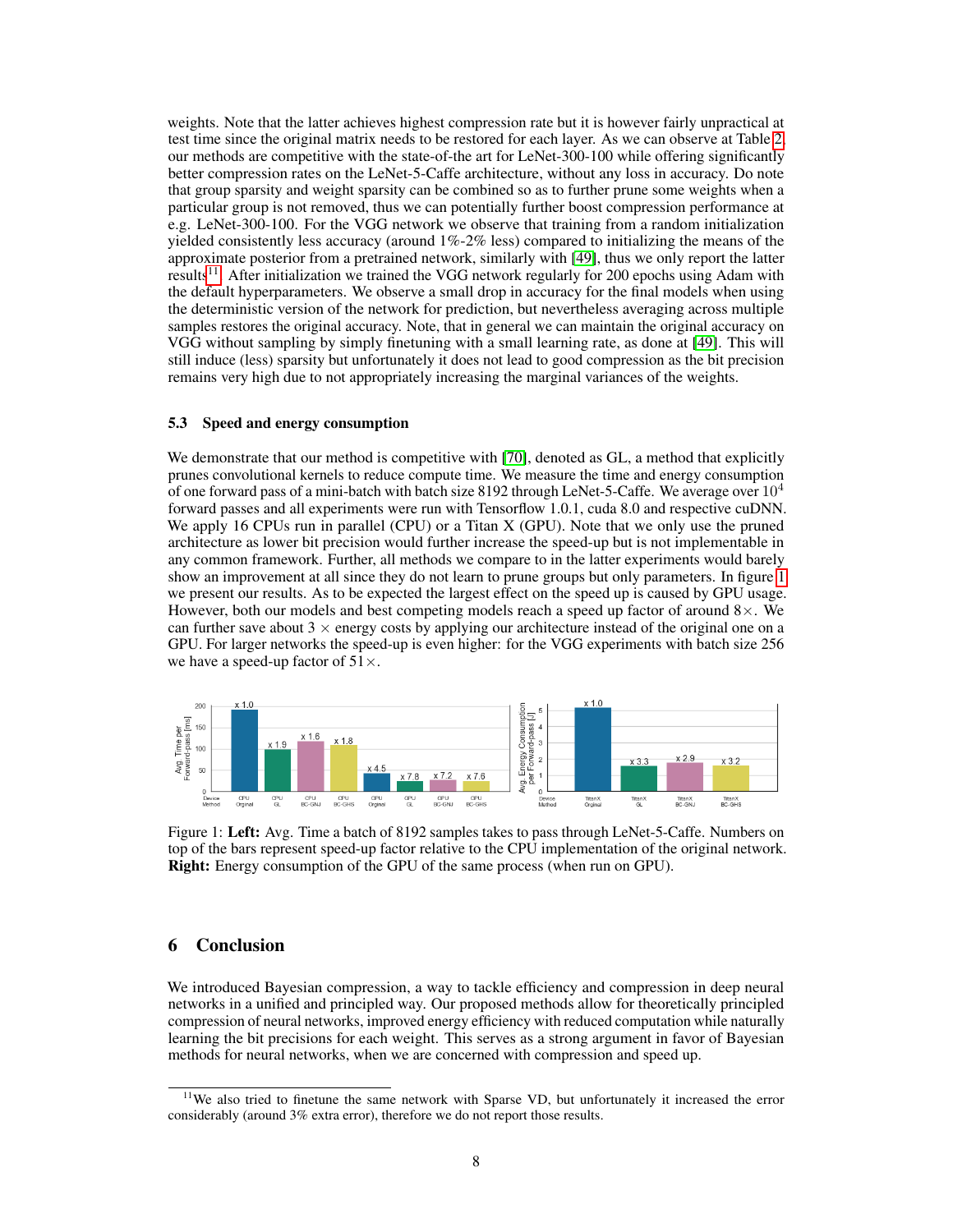#### Acknowledgments

We would like to thank Dmitry Molchanov, Dmitry Vetrov, Klamer Schutte and Dennis Koelma for valuable discussions and feedback. This research was supported by TNO, NWO and Google.

#### References

- [1] M. Abadi, A. Agarwal, P. Barham, E. Brevdo, Z. Chen, C. Citro, G. S. Corrado, A. Davis, J. Dean, M. Devin, et al. Tensorflow: Large-scale machine learning on heterogeneous distributed systems. *arXiv preprint arXiv:1603.04467*, 2016.
- [2] D. F. Andrews and C. L. Mallows. Scale mixtures of normal distributions. *Journal of the Royal Statistical Society. Series B (Methodological)*, pages 99–102, 1974.
- [3] A. Armagan, M. Clyde, and D. B. Dunson. Generalized beta mixtures of gaussians. In *Advances in neural information processing systems*, pages 523–531, 2011.
- [4] E. Azarkhish, D. Rossi, I. Loi, and L. Benini. Neurostream: Scalable and energy efficient deep learning with smart memory cubes. *arXiv preprint arXiv:1701.06420*, 2017.
- [5] J. Ba and R. Caruana. Do deep nets really need to be deep? In *Advances in neural information processing systems*, pages 2654–2662, 2014.
- [6] E. Beale, C. Mallows, et al. Scale mixing of symmetric distributions with zero means. *The Annals of Mathematical Statistics*, 30(4):1145–1151, 1959.
- [7] C. Blundell, J. Cornebise, K. Kavukcuoglu, and D. Wierstra. Weight uncertainty in neural networks. *Proceedings of the 32nd International Conference on Machine Learning, ICML 2015, Lille, France, 6-11 July 2015*, 2015.
- [8] C. M. Carvalho, N. G. Polson, and J. G. Scott. The horseshoe estimator for sparse signals. *Biometrika*, 97 (2):465–480, 2010.
- [9] S. Chai, A. Raghavan, D. Zhang, M. Amer, and T. Shields. Low precision neural networks using subband decomposition. *arXiv preprint arXiv:1703.08595*, 2017.
- [10] W. Chen, J. T. Wilson, S. Tyree, K. Q. Weinberger, and Y. Chen. Compressing convolutional neural networks. *arXiv preprint arXiv:1506.04449*, 2015.
- [11] M. Courbariaux and Y. Bengio. Binarynet: Training deep neural networks with weights and activations constrained to +1 or −1. *arXiv preprint arXiv:1602.02830*, 2016.
- [12] M. Courbariaux, J.-P. David, and Y. Bengio. Training deep neural networks with low precision multiplications. *arXiv preprint arXiv:1412.7024*, 2014.
- [13] M. Courbariaux, Y. Bengio, and J.-P. David. Binaryconnect: Training deep neural networks with binary weights during propagations. In *Advances in Neural Information Processing Systems*, pages 3105–3113, 2015.
- [14] M. Denil, B. Shakibi, L. Dinh, N. de Freitas, et al. Predicting parameters in deep learning. In *Advances in Neural Information Processing Systems*, pages 2148–2156, 2013.
- [15] X. Dong, J. Huang, Y. Yang, and S. Yan. More is less: A more complicated network with less inference complexity. *arXiv preprint arXiv:1703.08651*, 2017.
- [16] M. A. Figueiredo. Adaptive sparseness using jeffreys' prior. *Advances in neural information processing systems*, 1:697–704, 2002.
- [17] Y. Gal and Z. Ghahramani. Dropout as a bayesian approximation: Representing model uncertainty in deep learning. *ICML*, 2016.
- [18] Y. Gong, L. Liu, M. Yang, and L. Bourdev. Compressing deep convolutional networks using vector quantization. *ICLR*, 2015.
- [19] A. Graves. Practical variational inference for neural networks. In *Advances in Neural Information Processing Systems*, pages 2348–2356, 2011.
- [20] P. D. Grünwald. *The minimum description length principle*. MIT press, 2007.
- [21] Y. Guo, A. Yao, and Y. Chen. Dynamic network surgery for efficient dnns. In *Advances In Neural Information Processing Systems*, pages 1379–1387, 2016.
- [22] S. Gupta, A. Agrawal, K. Gopalakrishnan, and P. Narayanan. Deep learning with limited numerical precision. *CoRR, abs/1502.02551*, 392, 2015.
- [23] P. Gysel. Ristretto: Hardware-oriented approximation of convolutional neural networks. *Master's thesis, University of California*, 2016.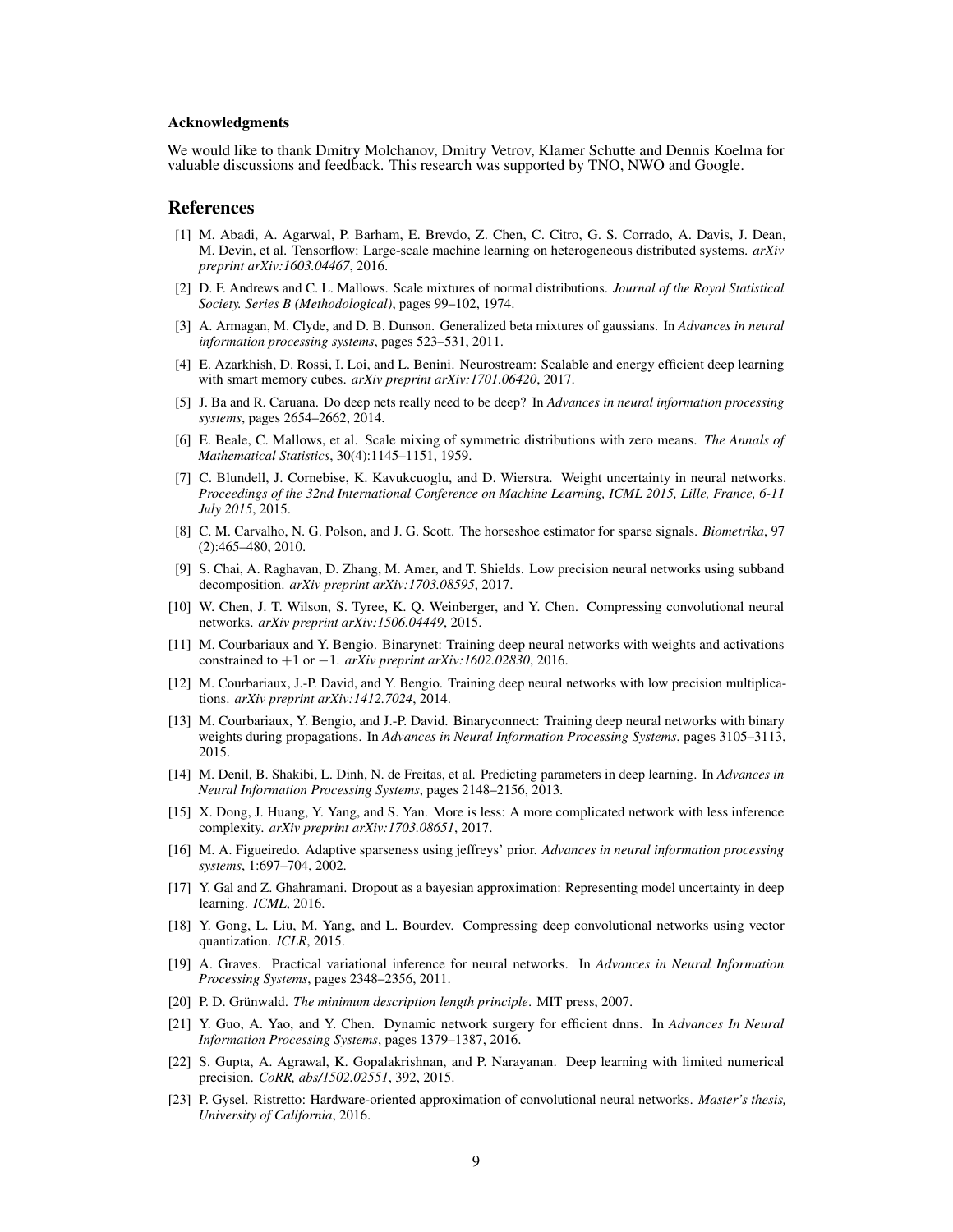- [24] S. Han, J. Pool, J. Tran, and W. Dally. Learning both weights and connections for efficient neural networks. In *Advances in Neural Information Processing Systems*, pages 1135–1143, 2015.
- [25] S. Han, H. Mao, and W. J. Dally. Deep compression: Compressing deep neural networks with pruning, trained quantization and huffman coding. *ICLR*, 2016.
- [26] G. Hinton, O. Vinyals, and J. Dean. Distilling the knowledge in a neural network. *arXiv preprint arXiv:1503.02531*, 2015.
- [27] G. E. Hinton and D. Van Camp. Keeping the neural networks simple by minimizing the description length of the weights. In *Proceedings of the sixth annual conference on Computational learning theory*, pages 5–13. ACM, 1993.
- [28] G. E. Hinton, N. Srivastava, A. Krizhevsky, I. Sutskever, and R. R. Salakhutdinov. Improving neural networks by preventing co-adaptation of feature detectors. *arXiv preprint arXiv:1207.0580*, 2012.
- [29] A. Honkela and H. Valpola. Variational learning and bits-back coding: an information-theoretic view to bayesian learning. *IEEE Transactions on Neural Networks*, 15(4):800–810, 2004.
- [30] A. G. Howard, M. Zhu, B. Chen, D. Kalenichenko, W. Wang, T. Weyand, M. Andreetto, and H. Adam. Mobilenets: Efficient convolutional neural networks for mobile vision applications. *arXiv preprint arXiv:1704.04861*, 2017.
- [31] F. N. Iandola, S. Han, M. W. Moskewicz, K. Ashraf, W. J. Dally, and K. Keutzer. Squeezenet: Alexnet-level accuracy with 50x fewer parameters and< 0.5 mb model size. *ICLR*, 2017.
- [32] J. B. Ingraham and D. S. Marks. Bayesian sparsity for intractable distributions. *arXiv preprint arXiv:1602.03807*, 2016.
- [33] T. Karaletsos and G. Rätsch. Automatic relevance determination for deep generative models. *arXiv preprint arXiv:1505.07765*, 2015.
- [34] D. P. Kingma and M. Welling. Auto-encoding variational bayes. *International Conference on Learning Representations (ICLR)*, 2014.
- [35] D. P. Kingma, T. Salimans, and M. Welling. Variational dropout and the local reparametrization trick. *Advances in Neural Information Processing Systems*, 2015.
- [36] A. Krizhevsky and G. Hinton. Learning multiple layers of features from tiny images, 2009.
- [37] N. D. Lawrence. Note relevance determination. In *Neural Nets WIRN Vietri-01*, pages 128–133. Springer, 2002.
- [38] Y. LeCun, J. S. Denker, S. A. Solla, R. E. Howard, and L. D. Jackel. Optimal brain damage. In *NIPs*, volume 2, pages 598–605, 1989.
- [39] Y. LeCun, L. Bottou, Y. Bengio, and P. Haffner. Gradient-based learning applied to document recognition. *Proceedings of the IEEE*, 86(11):2278–2324, 1998.
- [40] Y. LeCun, C. Cortes, and C. J. Burges. The mnist database of handwritten digits, 1998.
- [41] D. D. Lin and S. S. Talathi. Overcoming challenges in fixed point training of deep convolutional networks. *Workshop ICML*, 2016.
- [42] D. D. Lin, S. S. Talathi, and V. S. Annapureddy. Fixed point quantization of deep convolutional networks. *arXiv preprint arXiv:1511.06393*, 2015.
- [43] C. Louizos. Smart regularization of deep architectures. *Master's thesis, University of Amsterdam*, 2015.
- [44] C. Louizos and M. Welling. Multiplicative Normalizing Flows for Variational Bayesian Neural Networks. *ArXiv e-prints*, Mar. 2017.
- [45] D. J. MacKay. Probable networks and plausible predictions—a review of practical bayesian methods for supervised neural networks. *Network: Computation in Neural Systems*, 6(3):469–505, 1995.
- [46] N. Mellempudi, A. Kundu, D. Mudigere, D. Das, B. Kaul, and P. Dubey. Ternary neural networks with fine-grained quantization. *arXiv preprint arXiv:1705.01462*, 2017.
- [47] P. Merolla, R. Appuswamy, J. Arthur, S. K. Esser, and D. Modha. Deep neural networks are robust to weight binarization and other non-linear distortions. *arXiv preprint arXiv:1606.01981*, 2016.
- [48] T. J. Mitchell and J. J. Beauchamp. Bayesian variable selection in linear regression. *Journal of the American Statistical Association*, 83(404):1023–1032, 1988.
- [49] D. Molchanov, A. Ashukha, and D. Vetrov. Variational dropout sparsifies deep neural networks. *arXiv preprint arXiv:1701.05369*, 2017.
- [50] E. Nalisnick, A. Anandkumar, and P. Smyth. A scale mixture perspective of multiplicative noise in neural networks. *arXiv preprint arXiv:1506.03208*, 2015.
- [51] R. M. Neal. *Bayesian learning for neural networks*. PhD thesis, Citeseer, 1995.